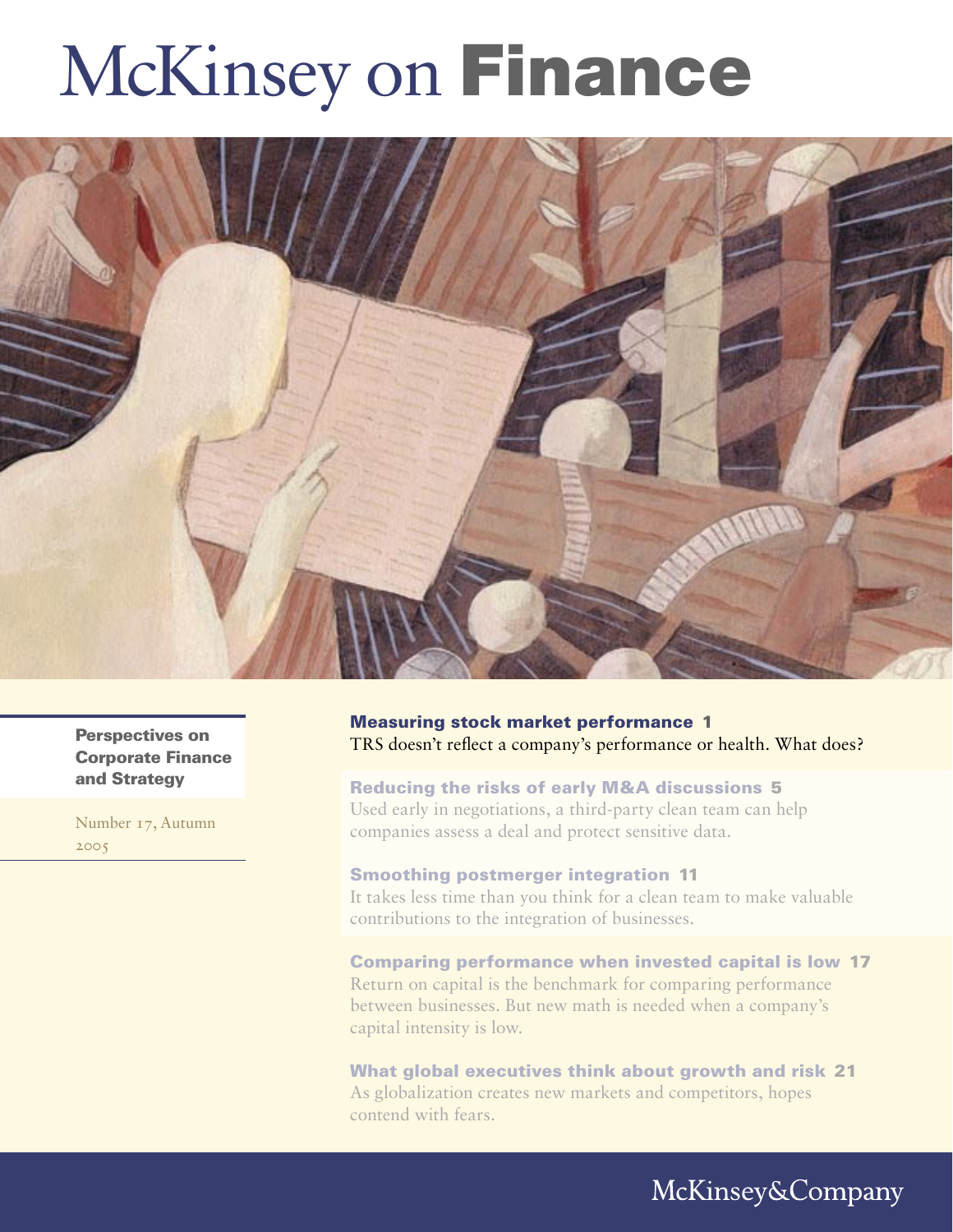# Measuring stock market **performance**

TRS doesn't reflect a company's performance or health. What does?

# Richard Dobbs and Timothy Koller

In the previous issue of *McKinsey on*  Finance,<sup>1</sup> we explored how investors can assess a company by examining its past performance and its health—that is, its ability to sustain performance over the long run. In an ideal world, we would need only to examine a company's stock market performance to see how well it was doing. Yet this third measure is anything but easy to interpret.

The most common approach to measuring a company's stock market performance is to calculate its total returns to shareholders (TRS) 2 over time. This approach has severe limitations, however, because over short periods TRS embodies changes in expectations about a company's future performance more so than its actual underlying performance and health. Companies that consistently meet high performance standards can thus find it hard to deliver high TRS: the market may think that management is doing an outstanding job, but this belief has already been factored into share prices.

One way to understand the problem is by way of analogy with a treadmill whose speed represents the expectations of future performance implicit in a company's share price. If managers exceed them, the market not only raises the share price but also accelerates the treadmill. As the company's

performance improves, the expectations treadmill turns more quickly. The better these managers perform, the more the market expects from them; they must run ever faster just to keep up. This effect explains why extraordinary managers may deliver ordinary short-term TRS; conversely, managers of companies with low performance expectations might find it easy to earn high TRS. This predicament illustrates the old saying about the difference between a good company and a good investment: in the short term, good companies may not be good investments, and vice versa.

### Overcoming the limitations of TRS

Companies can compensate for the shortcomings of TRS by employing complementary measures of stock market performance. One of them is market value added (MVA): the difference between the market value of a company's debt and equity and the amount of capital invested. A related metric is the marketvalue-to-capital ratio—a company's debt and market equity compared with the amount of capital invested.

MVA and market-value-to-capital ratios complement TRS by measuring different aspects of a company's performance. TRS measures it against the financial markets' expectations and changes in them. MVA and the market-value-to-capital ratio, by contrast, measure the financial markets' view of a company's future performance relative to the capital invested in it, so they assess expectations about its absolute level of performance.

Let's examine home-improvement giant The Home Depot and the other large retailers in terms of their stock market performance. The market value of Home Depot's debt and equity (including capitalized operating

<sup>&</sup>lt;sup>1</sup> Richard Dobbs and Timothy Koller,

<sup>&</sup>quot;Measuring long-term performance," *McKinsey on Finance,* Number 16, Summer 2005, pp. 1–6 (www.mckinseyquarterly.com/ links/18226).

<sup>&</sup>lt;sup>2</sup>TRS is defined as share price appreciation plus dividend yield.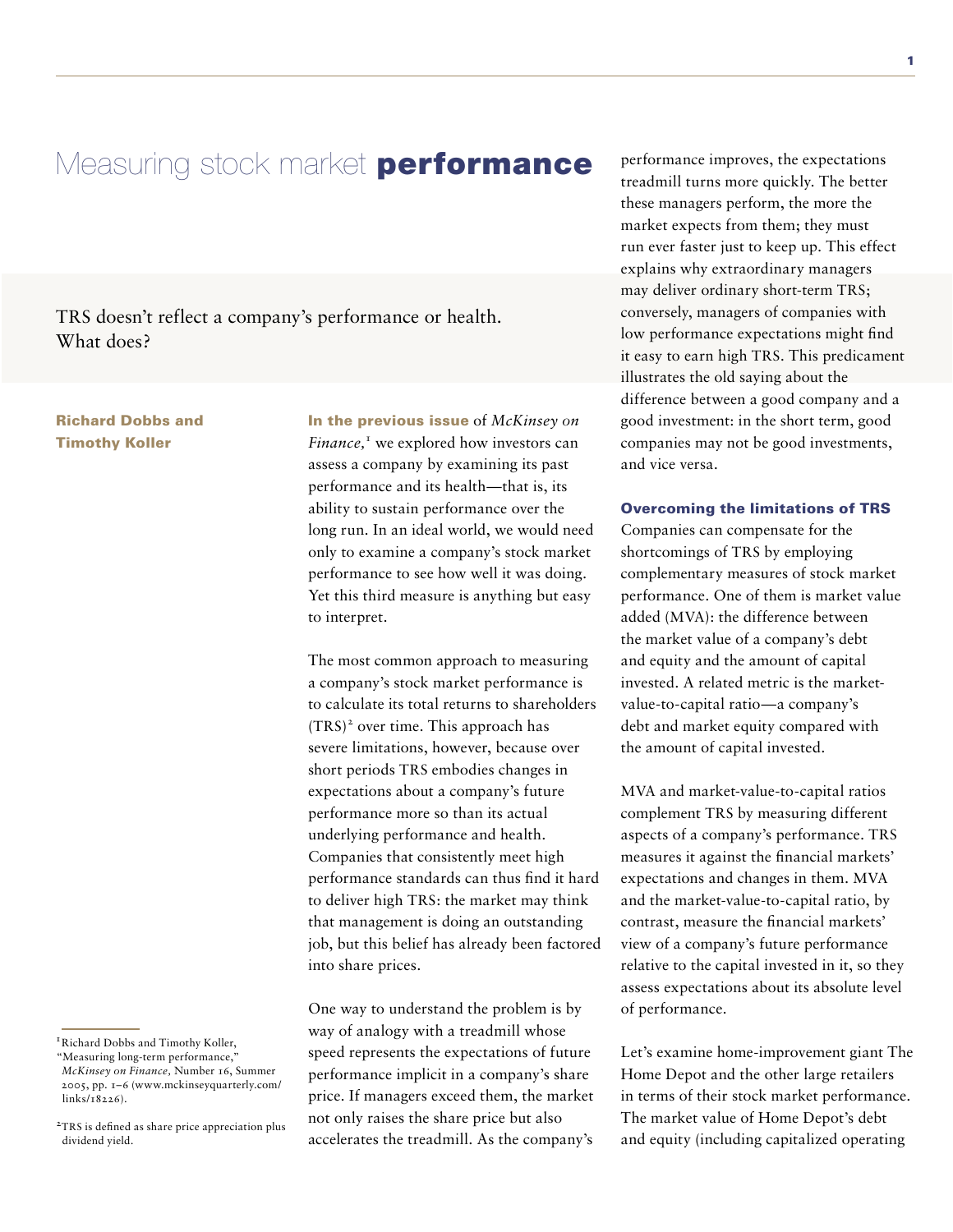#### EXHIBIT 1



leases) was \$88 billion at the end of 2003, when it had \$29 billion invested in operating capital (working capital, the capitalized value of operating leases, and property in plant and equipment). Home Depot's MVA was therefore \$59 billion and its market-value-to-capital ratio was 3.1.

The MVA of Home Depot was the industry's second highest, behind only Wal-Mart Stores and far ahead of the rest. Home Depot's market-value-to-capital ratio was also at the top end of the scale, though not as high as some other well-performing companies (Exhibit 1).

What about TRS? For the five years ending in 2003, Home Depot's-at -2.3 percent annually-was near the bottom of the group. The company did deliver the secondhighest MVA, a strong market-valueto-capital ratio, and the second-highest

economic profit, but it had very low TRS. Evidently, Home Depot's performance over recent years wasn't up to what the market had expected at the start of the measurement period (1999).

Exhibit 2 illustrates the "expectations treadmill matrix." The matrix plots marketvalue-to-capital ratios on the horizontal axis and TRS on the vertical axis, and the dashed lines represent the median for both measures. Companies in quadrant I have both a high TRS and a high market-valueto-capital ratio, while those in quadrant 3 are low on both measures. These quadrants are easy to understand because both metrics are high or low.

Recovering underperformers reside in quadrant 2: they have low market-valueto-capital ratios, which were even lower five years earlier. These companies have a high TRS because they have improved their performance relative to weak expectations—thus accelerating the treadmill, though their market-value-tocapital ratios remain below the median.

In quadrant 4 is Home Depot, with a low TRS but a high market-value-tocapital ratio, along with other retailers such as Gap, Staples, and Walgreen. Historically, these retailers have been some of the best in the United States. What's going on? It is impossible to say whether their position results from unrealistic market expectations at the beginning of the period or from the inability of managers to realize their company's potential. The treadmills may have simply been moving too fast for the companies to keep running at the required pace. But note that 1999, the beginning of our TRS measurement period, was near the top of the stock market cycle, when large-capitalization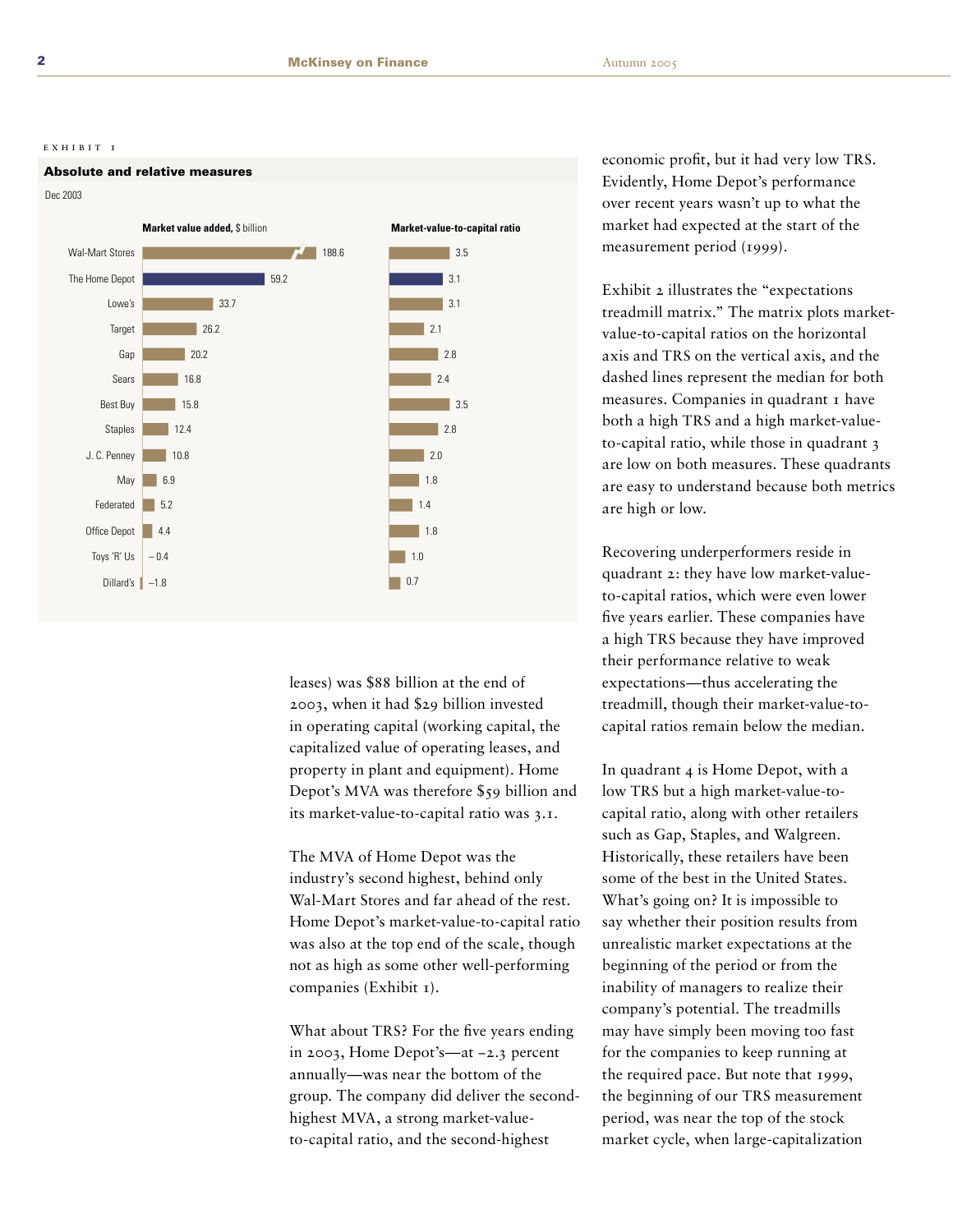#### EXHIBIT<sub>2</sub>

#### The expectations treadmill matrix

Market-value-to-capital ratio and total returns to shareholders (TRS) for leading retailers



stocks had unreasonably high P/E ratios. The gap has since closed, but this example demonstrates one of the pitfalls of using TRS as a performance measure: the results are highly dependent on the starting date.

## Is a company's market value in line with its value creation potential?

The final step in assessing performance is linking the company's market value to its intrinsic value creation potential. We can do this by reverse engineering the company's share price, essentially by using a discounted-cash-flow (DCF) model and estimating the required performance growth and returns on invested capital (ROIC)-to calculate the current share price. We can then evaluate how difficult it will be for the company to achieve this result.

Home Depot's market value at the end of 2003 was consistent with the assumptions that it would continue to earn an ROIC of about 18 to 19 percent a year (the same as its 2003 ROIC, yet higher than its ROIC range of 15 to 16 percent over the three prior years) and that its growth would slow from its historically high rates. Revenue growth averaged 16.5 percent during the five years ending in 2003. Our projection assumed declining growth from approximately 12 percent in 2004 to s percent annually by 2013.

Is the market value consistent with Home Depot's intrinsic value creation potential? First, let's examine the required growth. Using the growth rates in our simple estimation leads to \$83 billion of new revenues by 2013. If Home Depot achieves same-store sales growth of 4 percent-a common assumption among analysts—it would need to add 900 stores over the next ten years (about 50 percent of its current base). Given estimates that the US market for homeimprovement superstores was already nearly 80 percent saturated at the end of 2003, the growth rates in this scenario are plausible but difficult to achieve.

Second, consider whether Home Depot can maintain its ROIC at 18 to 19 percent. As Home Depot's growth slows and it focuses on core operations, some of its earlier challenges in managing growth should be easier to deal with. Competition with Lowe's could intensify, however, and Wal-Mart has been selling more and more of Home Depot's fast-moving items, potentially siphoning off customers.

In summary, the performance scenario consistent with Home Depot's market value at the end of 2003 appears to be challenging but not implausible.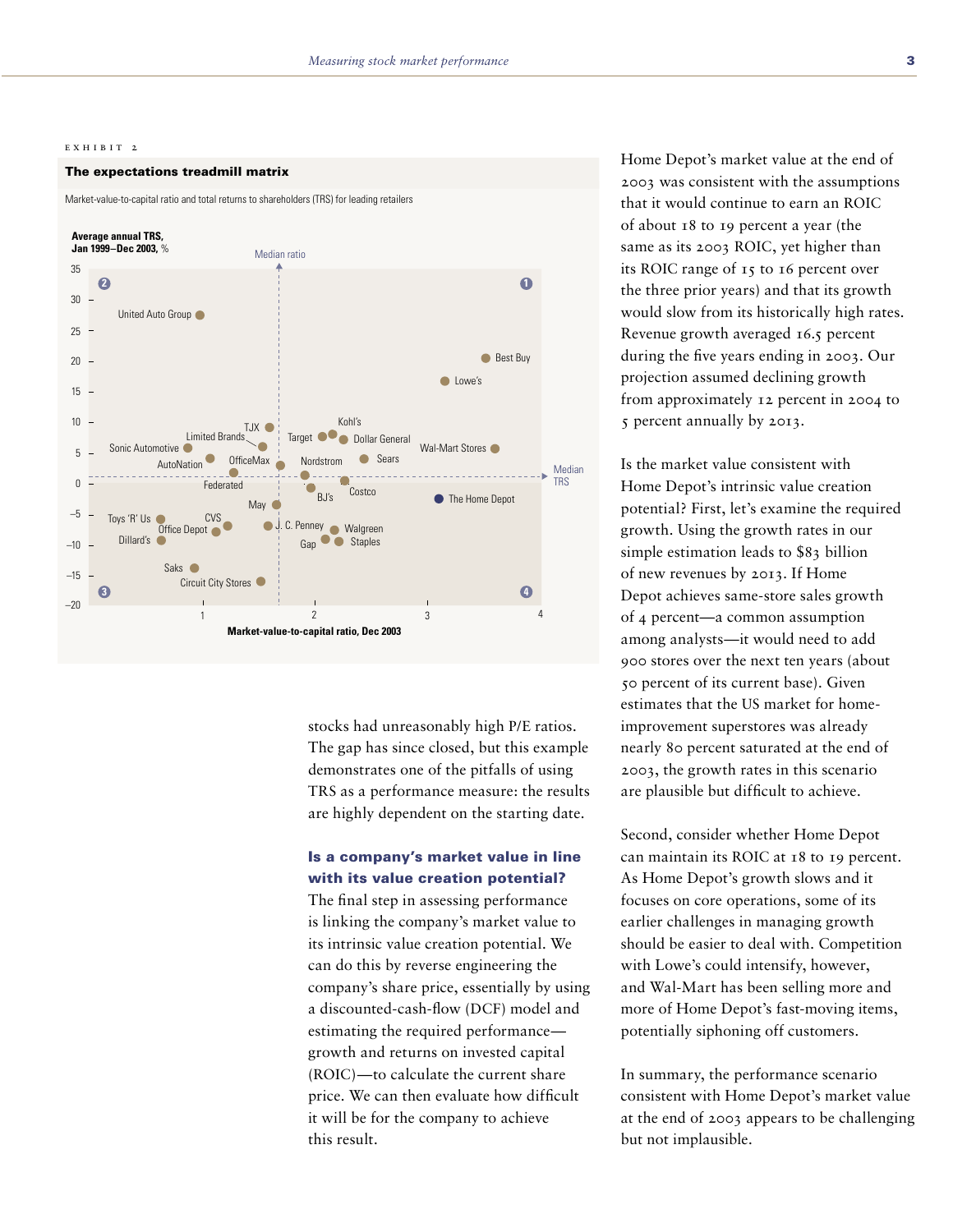#### $E X H I B I T 3$

#### Changing growth expectations result in reduction in market value

Change in market value for The Home Depot, \$ billion



We return to the company's negative fiveyear TRS. Exhibit 3 shows an analysis of the change in Home Depot's value over the five years through 2003. We start with the market value in 1999 of  $$132$  billion. If Home Depot had performed exactly as expected, its equity value would have increased by the cost of equity (less dividends and share repurchases), to \$197 billion at the end of 2003. The difference between that number and its \$80 billion market value is the result of changes in the market's expectations of the company's performance.

Assume that in 1999 the market forecast Home Depot's margins and capital turnover to remain at 1998 levels. Since its operating margins actually grew, the market should have increased the company's value by \$50 billion. The cost of equity, capital efficiency, and the cash tax rate did not change significantly during this period, so we attribute the remaining gap to changes

in expectations for revenue growth. In Home Depot's case, growth expectations declined significantly, accounting for a \$171 billion drop in value. At the end of 2003, we estimated the revenue growth consistent with Home Depot's share price to be about 8 percent annually for the next ten years. Investors in 1998 would have had to expect the company to grow at 26 percent annually to justify the market value at the time. Such high growth expectations would have required Home Depot to triple its store count over ten years—from 760 in 1998 to more than 2,300 in 2008—with continued healthy growth until at least 2013, far beyond the saturation level predicted by some market observers. From this analysis, we are tempted to conclude that Home Depot's poor TRS since 1999 results more from an overly optimistic market value at the beginning of the period than from ineffective management.

Measuring a company's performance in the stock market isn't as easy as looking at TRS, which is driven as much by how the company was valued at the beginning of the measurement period as by its performance. MVA and the market-value-to-investedcapital ratio help to put TRS in context, but to really understand a company's stock market performance, its value must be linked to historical and projected growth and returns on capital. MoF

**Richard Dobbs** (Richard Dobbs@McKinsey .com) is a partner in McKinsey's London office, and Tim Koller (Tim Koller@McKinsey.com) is a partner in the New York office. This article is adapted from Tim Koller, Marc Goedhart, and David Wessels, Valuation: Measuring and Managing the Value of Companies, fourth edition, Hoboken, New Jersey: John Wiley & Sons, 2005, available at www.mckinsey .com/valuation. Copyright © 2005 McKinsey & Company. All rights reserved.